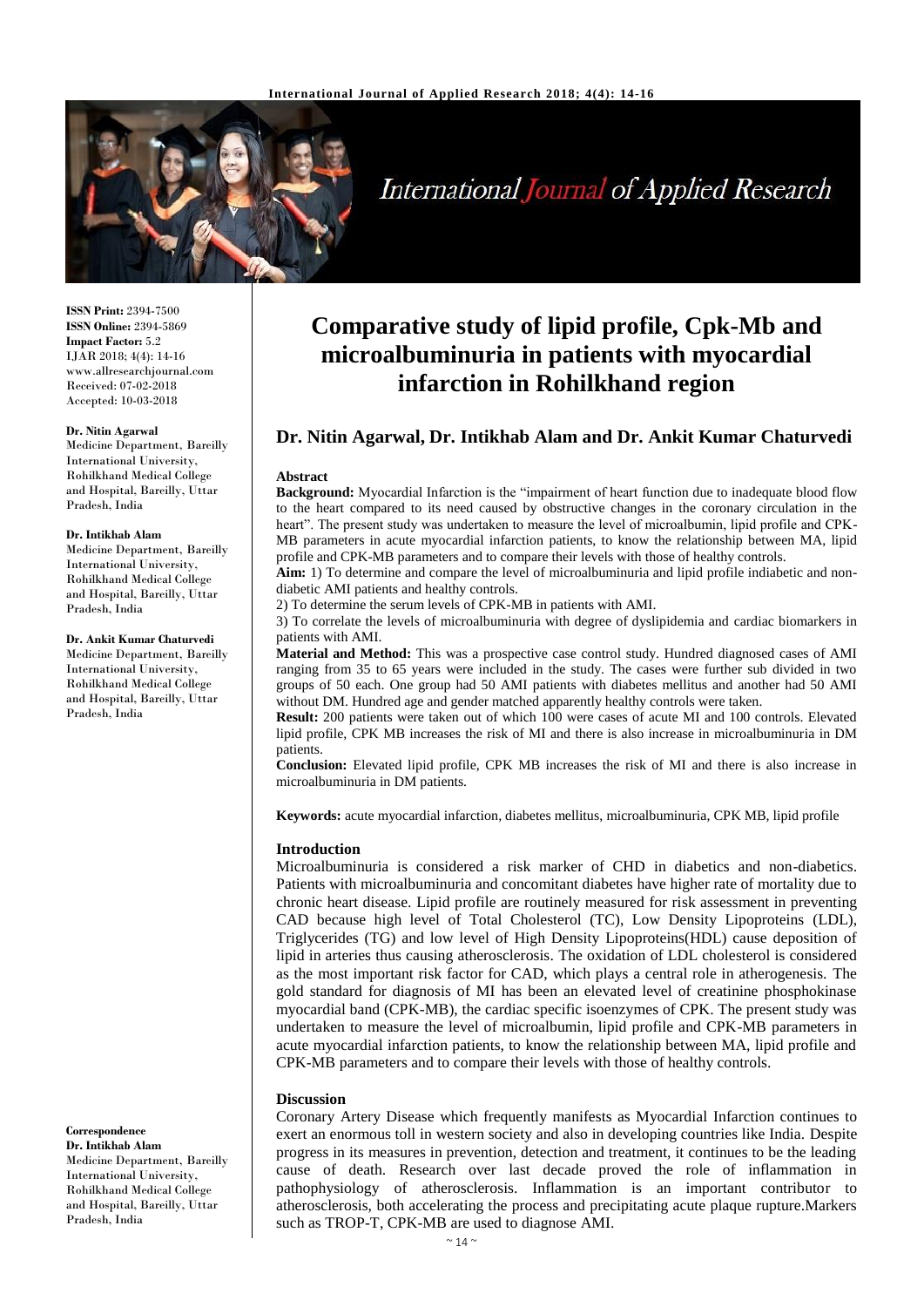Cases were diagnosed based on the diagnostic criteria of AMI i.e symptoms of AMI, changes in ECG and elevated TROP- T levels.

Once a case was diagnosed as AMI. Serum and urine sample were collected. This was considered as 0 hour sample. Following this, the serum samples were collected at 12, 24, 48 and 72 hours from the time of admission. Similarly urine samples were collected at 0, 24, 48, 72 hours.

The cases were divided 2 groups based on presence of DM along with AMI. One group of cases included AMI with DM another AMI without DM. Both these groups were compared with normal healthy controls. O Metwalli<sup>[1]</sup> in his study involving 58 patients and 30 controls found significant increase in TG levels. They suggested increased TG level may be due to genetic/nutritional /inherited/ acquired abnormalities of lipoprotein especially VLDL which causes alteration in TG levels. We also observed that the serum TG levels was higher in diabetic AMI patients when compared with non diabetic AMI, which was significantly higher ( $p=$ 0.021).

In our study, we found significant decrease in HDL levels in both diabetic and non diabetic AMI cases as compared to controls. Results were in accordance with Framingham Study  $[2]$ , Palanisamy  $[3]$  and Suman Sharma  $[4]$ . Palanisamyand Suman Sharma found significant decrease in HDL levels along with increase in TC, TG and LDL in patients with acute MI.

The diagnostic criteria for AMI includes classical symptoms of ischemia, changes in ECG and detection of cardiac biomarkers. CPK-MB is a very popular cardiac marker used to diagnose AMI. CPK is an isoenzyme consisting of three isoenzymes. CK-MB is mainly found in the cardiac muscle, where more than 20% ofthe total CK activity is present as CK-MB, and nearly 80% as CK-MM.

Ellis *et al*  $\left[5\right]$  reported that increases in plasma levels usually occur between 6 to10 hours after the onset of infarction (in the absence of thrombolysis), peaks at 24 hours and return to normal by 36 to 72 hours.

Diabetic patients with AMI showed elevated levels of CPK-MB in comparison to non diabetic AMI. Microalbuminuria is considered to be a strong and independent indicator for Cardiovascular risk. Various studied have shown that patients with CAD had increased excretion of microalbumin in their urine. This is mainly attributed to the associated hypertension in these patients.

The results of our study indicate that there is highly significant microalbuminuria in non diabetic and diabetic acute myocardial infarction patients. The level of significance (p<0.001), of microalbuminuria in our study, was comparable to that observed, in other international studies  $[6, 7]$ .

#### **Results**

The study included a total of 200 subjects out of which 100 were cases of acute myocardial infarction and another 100 were apparently healthy controls. The cases were further sub divided into two groups of 50 each. One group of cases had AMI with diabetes mellitus and another group had AMI without diabetes mellitus.

**Table 1:** A table showing the distribution of males and females in cases and controls

|               | <b>Cases</b>       |                       | <b>Controls</b> | <b>Total</b> |
|---------------|--------------------|-----------------------|-----------------|--------------|
|               | <b>AMI</b> with DM | <b>AMI</b> without DM |                 |              |
| Male          | 44                 | 42                    | 86              | 172          |
| <b>Female</b> | 06                 | 08                    | 14              | 28           |
| Total         | 50                 | 50                    | 100             | 200          |

**Table 2:** Level of significance (p value) of the mean of various parameter among cases and controls

|                                         | <b>Controls vs AMI</b><br>with DM | <b>Controls vs AMI</b><br>without DM | <b>AMI</b> with DM<br>vs AMI<br>without DM |
|-----------------------------------------|-----------------------------------|--------------------------------------|--------------------------------------------|
| <b>Random Plasma Glucose</b><br>(mg/dL) | ${}_{0.001}$                      | Not significant                      | 0.001                                      |
| <b>Total Cholesterol</b><br>(mg/dL)     | ${}_{0.001}$                      | ${}_{0.001}$                         | Not Significant                            |
| <b>SerumTriglyceride</b><br>(mg/dL)     | ${}_{0.001}$                      | ${}_{0.001}$                         | 0.021                                      |
| $HDL-C$<br>(mg/dL)                      | ${}_{0.001}$                      | ${}_{0.001}$                         | ${}_{0.001}$                               |
| LDL-C<br>(mg/dL)                        | ${}_{0.001}$                      | ${}_{0.001}$                         | Not significant                            |

**Table 3:** CPK-MB levels at various intervals with respect to time of admission in patients with acute myocardial infarction with diabetes mellitus and acute myocardial infarction without diabetes mellitus

|                      | Cases                            |                                  |                 |  |
|----------------------|----------------------------------|----------------------------------|-----------------|--|
| <b>CPK-MB</b>        | <b>AMI</b> with DM<br>$(n = 50)$ | <b>AMI</b> without<br>$DM(n=50)$ | P Value         |  |
| At $0$ hrs $(IU/L)$  | $78.08 \pm 68.27$                | $96.32 \pm 49.66$                | Not Significant |  |
| At $12$ hrs $(IU/L)$ | $104.12 \pm 63.16$               | $117.42 \pm 66.28$               | Not Significant |  |
| At 24 hrs $(IU/L)$   | $97.94 \pm 57.07$                | $124.94 \pm 83.48$               | Not Significant |  |
| At 48 hrs $(IU/L)$   | $59.18 \pm 31.99$                | $62.36 \pm 32.97$                | Not Significant |  |
| At $72$ hrs $(IU/L)$ | $24.40 \pm 16.14$                | $23.54 \pm 17.23$                | Not Significant |  |

**Table 4:** Urinary micro albumin levels in cases and control at the time of admission

|                                                                  | Cases                            |                                     | <b>Controls</b>  |
|------------------------------------------------------------------|----------------------------------|-------------------------------------|------------------|
|                                                                  | <b>AMI</b> with DM<br>$(n = 50)$ | <b>AMI</b> without<br>$DM (n = 50)$ | $(n = 100)$      |
| Urinary microalbumin<br>levels at time of<br>admission<br>(mg/L) | $96.64 \pm 61.23*$               | $96.12 \pm 75.85^*$                 | $11.50 \pm 4.08$ |